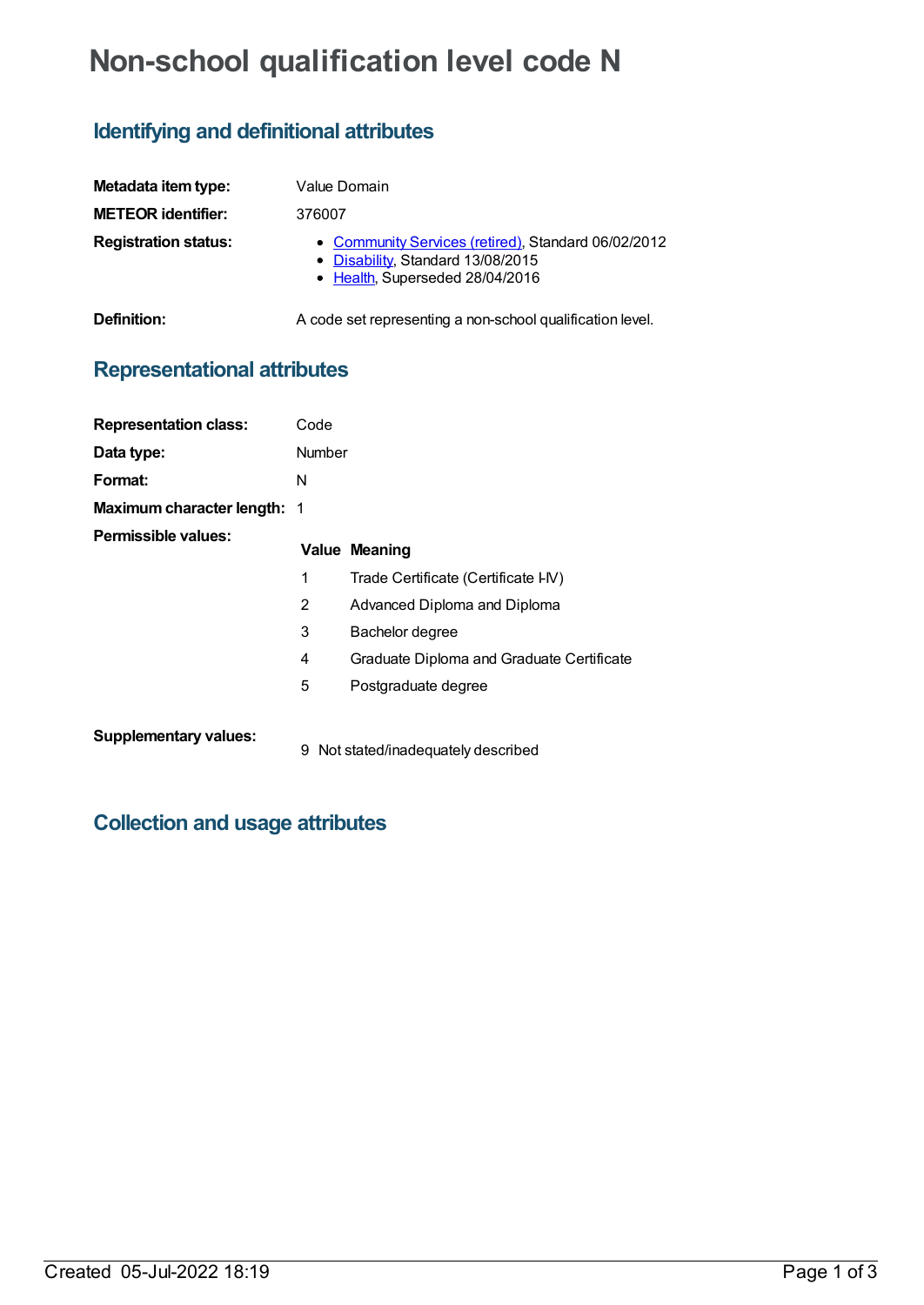**Guide for use:** Non-school qualifications are awarded for educational attainments other than those of pre-primary, primary or secondary education. They include qualifications at the Postgraduate Degree level, Master Degree level, Graduate Diploma and Graduate Certificate level, Bachelor Degree level, Advanced Diploma and Diploma level, and Certificates I, II, III and IV levels.

CODE 1 Trade Certificate (Certificate I-IV)

Includes Certificate IV, Statement of Attainment at Certificate IV level, Bridging and Enabling Course at Certificate IV level, Certificate III, Statement of Attainment at Certificate III level, Bridging and Enabling Course at Certificate III level, Certificate II, Statement of Attainment at Certificate II level, Bridging and Enabling Course at Certificate II level, Certificate I, and Statement of Attainment at Certificate I level.

CODE 2 Advanced Diploma and Diploma

Includes Advanced Diploma, Statement of Attainment at Advanced Diploma Level, Associate Degree, Statement of Attainment at Associate Degree level, Bridging and Enabling Course at Advanced Diploma and Associate Degree level, Diploma, Statement of Attainment at Diploma level, and Bridging and Enabling Course at Diploma level. Excludes Graduate Diploma.

CODE 3 Bachelor degree

Includes Bachelor (Honours) Degree, Bachelor (Pass) Degree, Statement of Attainment at Bachelor Degree level, and Bridging and Enabling Course at Bachelor Degree level.

CODE 4 Graduate Diploma and Graduate Certificate

Includes Graduate Diploma, Graduate Qualifying or Preliminary, Professional Specialist Qualification at Graduate Diploma level, Statement of Attainment at Graduate Diploma level, Bridging and Enabling Course at Graduate Diploma level, Graduate Certificate, Professional Specialist Qualification at Graduate Certificate level, Statement of Attainment at Graduate Certificate level, and Bridging and Enabling Course at Graduate Certificate level.

CODE 5 Postgraduate degree

Includes Higher Doctorate, Doctorate by Research, Doctorate by Coursework Professional Specialist Qualification at Doctoral Degree level, Statement of Attainment at Doctoral Degree level, Bridging and Enabling Course at Doctoral Degree level, Master Degree by Research, Master Degree by Coursework, Professional Specialist Qualification at Master Degree level, Statement of Attainment at Master Degree level, Bridging and Enabling Course at Master Degree level.

CODE 9 Not stated/inadequately described

This code is not for use on primary collection forms. It is primarily for use in administrative collections when transferring data from data sets where the item has not been collected.

**Comments:** The categories in this metadata item are based on the Australian Bureau of Statistics Australian Standard Classification of Education, Level of Education (ASCED) 2001.

> CODE 1 Trade Certificate (Certificate I-IV) maps to Broad Level, 5 Certificate Level of the ASCED

CODE 2 Advanced Diploma and Diploma maps to Broad Level 4, Advanced Diploma and Diploma of the ASCED

CODE 3 Bachelor Degree maps to Broad Level 3 Bachelor degree of the ASCED

CODE 4 Graduate Diploma and Graduate Certificate maps to Broad Level 2, Graduate Diploma and Graduate Certificate of the ASCED

CODE 5 Postgraduate degree maps to Broad Level 1 Postgraduate Degree level